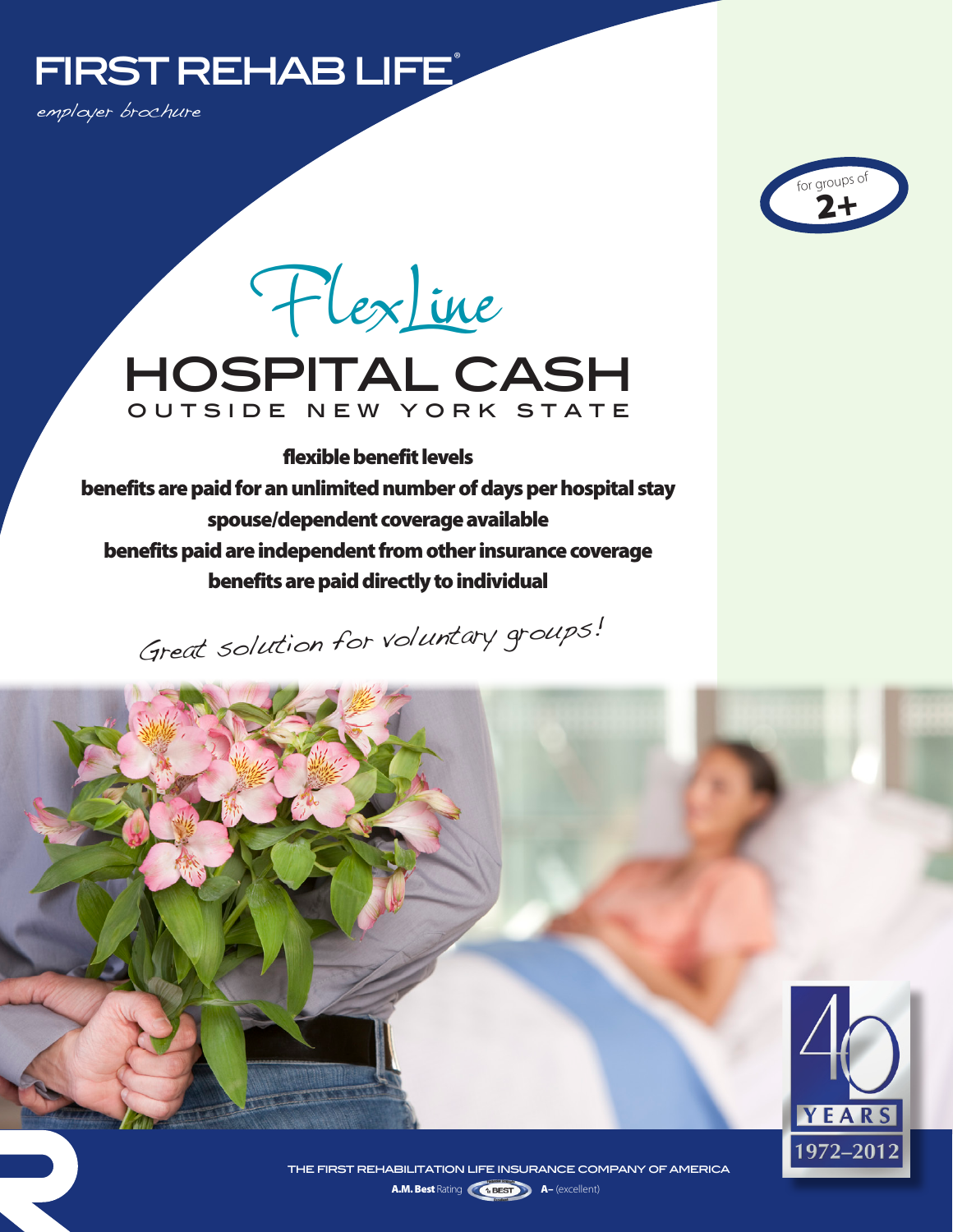Even with the best health insurance plans, hospitalized employees incur out-of-pocket expenses like co-payments and deductibles. These can add up quickly, and become an overwhelming financial burden for your employees and their families. Although you can't stop the rise of medical costs, you can help fill the void with added protection to help pay for those everyday expenses that accumulate each day they are in the hospital. Our FlexLine **benefits are** paid directly to covered individuals. Money can be used for any expenses, from hospital bills or co-pay**ments to food, clothing , or the cable bill** - however they see fit!

- Highlights  **Benefits are paid for an unlimited continuous number of days** per hospital stay
	- Benefits are paid directly to your employee money can be used however they see fit
	- FlexLine Hospital Cash benefits are in addition to any other insurance coverage
	- **Spouse/dependent coverage available**
	- Good solution for **voluntary groups**
	- Great for groups with little or no health insurance
	- Fill the void and off-set rising deductibles.

### Plan Features

\* *Treatment in an emergency room is not hospitalization and is not covered under this policy unless the individual is admitted to the hospital for a period of at least 24 hours immediately following the emergency room visit.*

Our FlexLine Hospital Cash benefits are in addition to any other insurance coverage:

| <b>Essential Standard Features</b>                        |                                                                                                                                                                                                                                                                                                                                        |
|-----------------------------------------------------------|----------------------------------------------------------------------------------------------------------------------------------------------------------------------------------------------------------------------------------------------------------------------------------------------------------------------------------------|
| \$100-\$500<br>per day                                    | Pays a fixed daily amount, as long as covered individual<br>is continuously confined to the hospital and under the<br>care of a doctor. Hospital stay must be for at least 24 hours.                                                                                                                                                   |
| can be chosen<br>in \$5.00<br><i>increments.</i> )        | Pays a fixed daily amount, while a covered individual<br>is confined to a skilled nursing facility. Must immediately<br>follow a hospital stay of at least 24 hours. Benefit is paid for a<br>maximum of 5 days.                                                                                                                       |
|                                                           |                                                                                                                                                                                                                                                                                                                                        |
|                                                           | Pays a lump-sum benefit when any covered individual is<br>sick or injured and needs to be taken to the hospital via<br>ambulance. Transport from place of sickness or injury to initial<br>hospital facility only, limited to once per policy year.                                                                                    |
| <b>Equal to</b><br><b>Hospital</b><br><b>Stay benefit</b> | Pays a fixed daily amount if a covered individual is<br>admitted to the Intensive Care Unit of a hospital. Limited to<br>a maximum of 5 days.                                                                                                                                                                                          |
|                                                           | Pays a lump-sum benefit when a covered individual<br>requires <b>ambulatory surgery</b> in an outpatient surgical<br>center without an overnight stay. No admission; stay must<br>be less than 24 hours, limited to one payment per policy year.<br>(Outpatient surgical procedures in clinics or doctor's offices do<br>not qualify). |
|                                                           | (Benefit levels<br>level chosen                                                                                                                                                                                                                                                                                                        |

tner and /or dependent is 50% of the employee's benefit level.



It's fair to assume that **employees who** can't afford to be hospitalized delay or **skip medical treatment** as long as possible, which – in turn – affects their ability to work efficiently and thereby impacts your business. Make a positive impact on your business, and **help your** employees fill the void with FlexLIne Hospital Cash.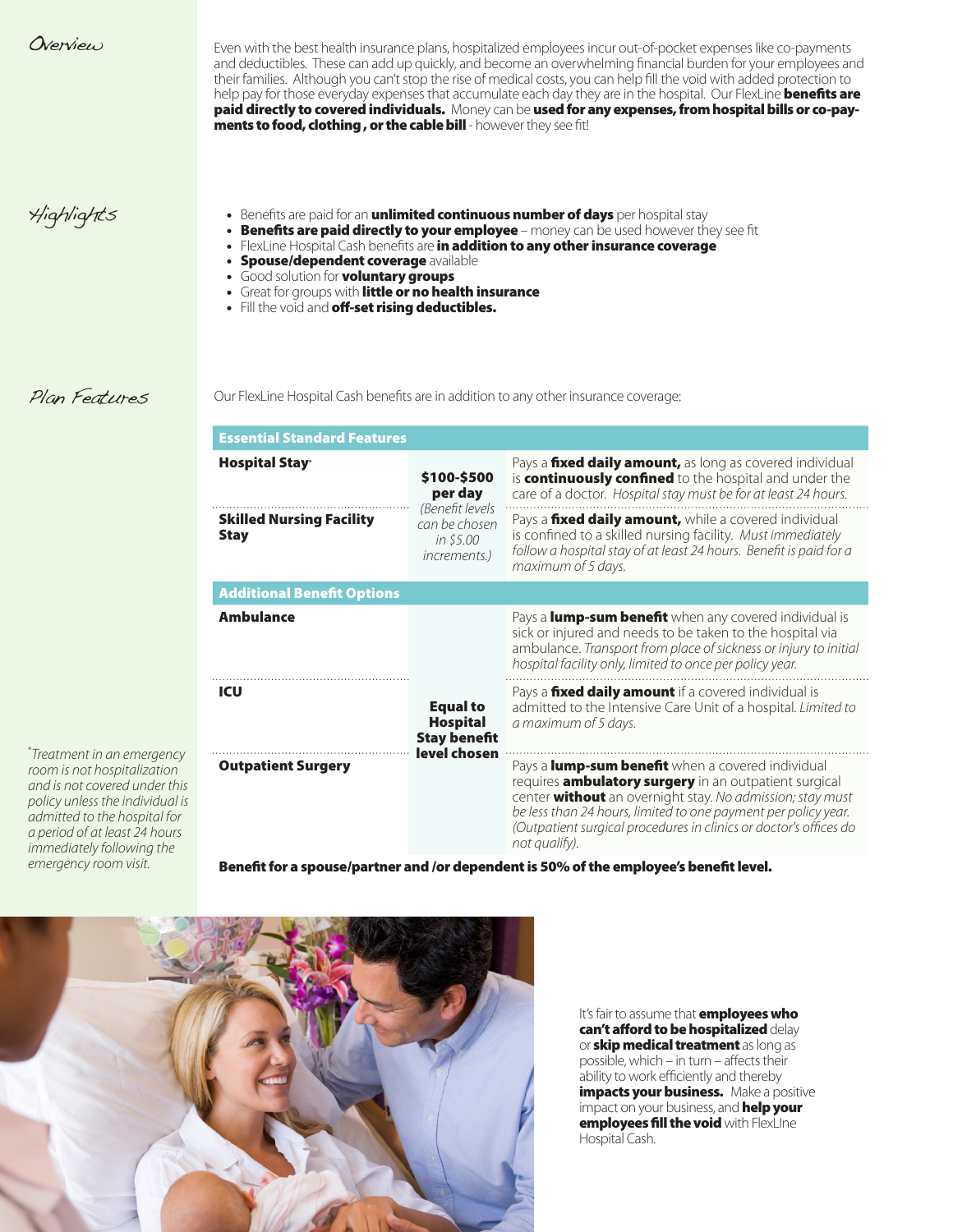for a period of 10 days.

| If you select standard benefits, your employee would be eligible for:                                                              |                        |                  |         |  |
|------------------------------------------------------------------------------------------------------------------------------------|------------------------|------------------|---------|--|
| <b>Hospital Stay</b>                                                                                                               | \$150 per day          | for 7 days       | \$1,050 |  |
| <b>Skilled Nursing Stay</b>                                                                                                        | \$150 per day          | capped at 5 days | \$750   |  |
| <b>Standard Benefit Total</b><br>\$1,800                                                                                           |                        |                  |         |  |
| If you select additional benefit options, your employe would be eligible for the following<br>benefits in addition to the \$1,800: |                        |                  |         |  |
| ICU                                                                                                                                | \$150 per day          | for 3 days       | \$450   |  |
| <b>Outpatient Surgery</b>                                                                                                          | \$150 one time benefit | N/A              | ∩       |  |
| Ambulance                                                                                                                          | \$150                  | one time benefit | \$150   |  |
| <b>Optional Benefit Total</b><br><b>\$600</b>                                                                                      |                        |                  |         |  |
| This would bring the grand total to:<br>\$2,400                                                                                    |                        |                  |         |  |

Here's an example. Let's assume you choose a \$150 per day benefit level. One of your employees needs to be taken **by ambulance to the hospital due to a sudden illness.** Let's further assume your employee is confined to the hospital for 7 days (3 of which are in the ICU) and is then discharged to a Skilled Nursing Facility

In this example, \$2,400 would be paid directly to your employee, who can use that money for anything he/she chooses!

## Why Hospital Cash is an essential benefit in today's environment – *the numbers speak for themselves:*

The average hospital charge is The average hospital charge is **the State of the State of the average hospital charge is**<br>fair amount of that cost, they still may incur out-of-pocket expenses like deductibles and co-payments. per day,<sup>a</sup> and even though health insurance typically covers a

Salary raises have been outpaced by increasing health care costs for more than 10 years.

**of workers** live from paycheck to paycheck and have **no savings to fall back on.**<sup>3</sup> This makes employees less prepared than ever for those unexpected expenses.

From 2000 to 2010, the percentage of **employment-based health insurance coverage** dropped to an **all-time low of** 55.3% of Americans.4

At the same time, the percentage of not covered individuals has reached a historic high at



*1 Department of Health & Human Services: "Outcomes by patient and hospital characteristics for all discharges", 2009 National statistics*

*2 CareerBuilder: "More Than Half Of Workers Will Use Their Tax Return To Pay Off Bills, Finds New Careerbuilder Survey" , careerbuilder.com, April 2010*

*3 Robert Wood Johnson Foundation: "At the Brink. Trends in America's Uninsured 1996-2007", April 2009.*

"DeNava-Walt Carmen, Bernadette D. Procter, Jessica C. Smilth, U.S. Census Bureau: Current Population Reports P60-239, "Income, Poverty,<br>and Heath Insurance Coverage in the United States: 2010", U.S. Government Printing of

### By the Numbers